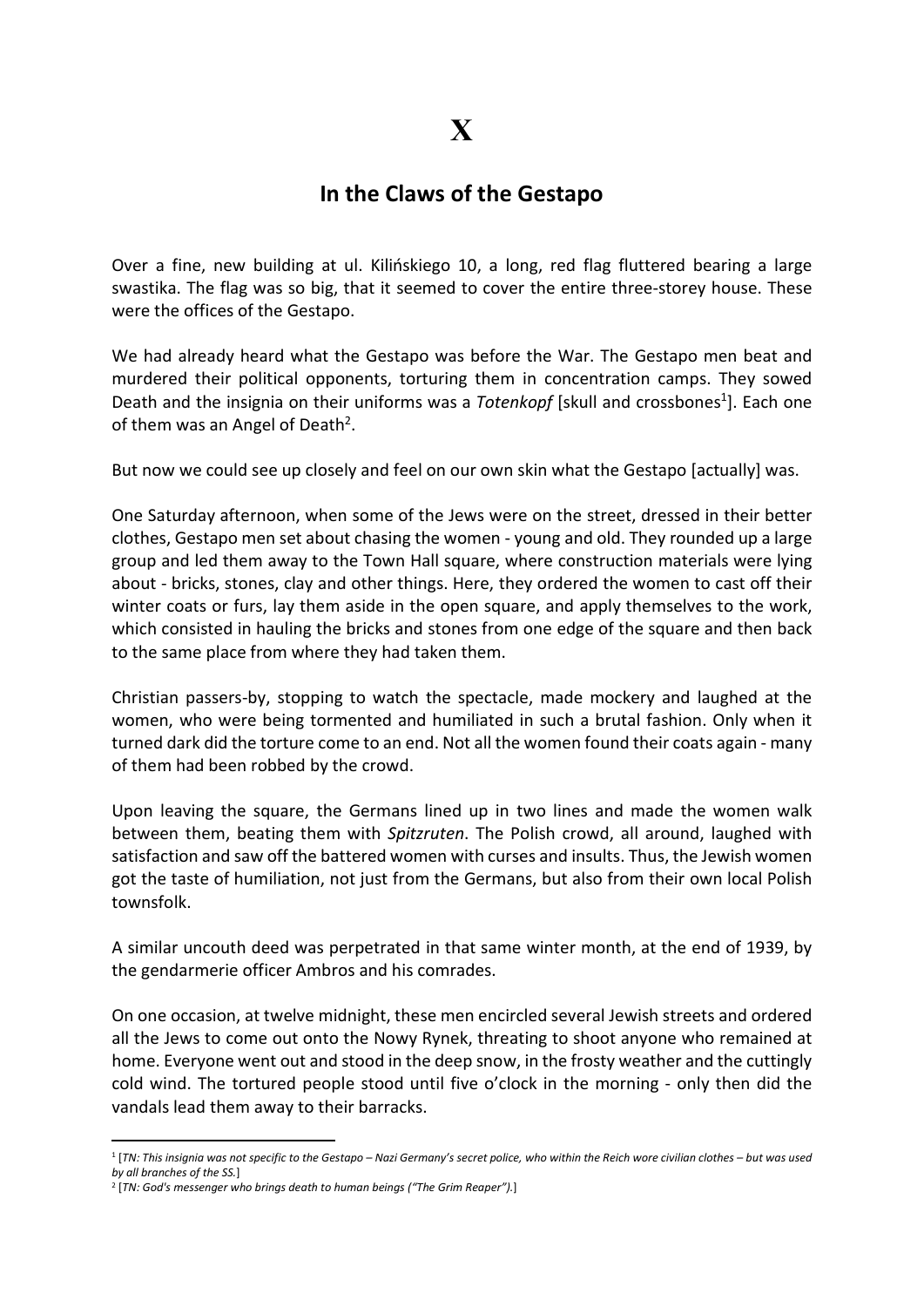|                                       |        | $^{\mathtt{a}}_{\mathtt{o}}$<br>6<br>٥<br>C<br>Ω                                          | i<br>f.                                                              | 當彈                 | 읙<br>$\frac{\mathsf{D}}{\mathsf{B}}$<br>üdische<br>g<br>ū |
|---------------------------------------|--------|-------------------------------------------------------------------------------------------|----------------------------------------------------------------------|--------------------|-----------------------------------------------------------|
| Ξ<br>år.<br>M<br>а<br><b>LEE</b><br>ť | ź<br>8 | k z<br>$\Omega$<br>O<br>wskie<br>5429<br><b>GRAU</b><br>t<br>ł<br>سسا<br>٠<br>E<br>ă<br>ĵ | ¥.<br>ā<br><b>Sign</b><br>WENDLER<br>js<br>9<br>į<br><b>GELEPOIN</b> | ë<br>홆<br>šŝ<br>ÏŠ | ۹<br>Bevölkerung.<br>i                                    |

| Podlegający obowiazkowi pracy przymusowej mężczyżni<br>Zydzi w Częstochowie oraz Żydzi ochrzczeni roczników 1914<br>do 1923 r. włącznie winni się zameldować w Radzie Starszych<br>w Częstochowie przy ul N. P. Marii Ni 9, celem zarej<br>9-15 w następującym porządku:<br>w da 11 marca 1940 z nazwielu mi rozpoczyniącymi składy dobroni z Cartes 24<br>w da 10 marca 1940 z nazwiskami rozpotzyna jącymi się od t-R<br>his sig w kartotece pracy przymusowej w godzinach między<br>w da 9. marca 1940 z nazwiskami rozpoczynającymi się od A-H<br>$\mathcal{N}_\text{c}$ compared to the first result of order to density the property of $\mathcal{N}_\text{c}$<br>Staronia Grodzki<br>(-) Dr. WENDLER | dzenia<br><b>DCARTO</b><br>lprawie wprowadzenia przymusu pracy dla luconosci<br>Dziennik Rozporządzeń Generalnego Gubernatora Sir 246)<br>Ri postuane ĝ 3 drugio prespera arkeonarezych do rozporta.<br>Ni postuan demontantarea z drugio pientremento 1939 r.<br>do ludności żydowskiej.<br><b>WEZWANIE</b><br>mezpezzez<br><b>Zydowskiej</b> | rwangskartel in der Reihenfolge:<br>Das Notthebalgang diamet Josephung weel mit Zentriffense bis en 10 jahren bestrachte<br>hann nif Enstehung des gesammen Vermangens ert zet er met werden.<br>om il. März 1940 mit den Antang-buchstaben<br>an 10.<br>9<br>März 1940 mit den Anfangsbuchstaben A-H<br>März 1940 mit den Antangsbuchstaben<br>Der Stadthauptmann<br>Pr.<br><b>WENDLER</b><br>k<br>ī<br>7 | Die arbettszwangspflichtigen männlichen Jadon, wie<br>wird die getauline Jadon, in Tschenstochau der Geburts-<br>ahrgänge 1914 bis inklusive 1923 melden sich beim Altesten-<br>zei in Tschensticchau. Mänienallee Ni 9. während der<br>Am<br>Auf Geund don § 3 der zweiten Durchtheungsprotzelnit zur Vertrannung von 25 Ganzeln 1929 über die Einführung des Arbeitstrumenten Vertranden<br>Ur die Urdische Bendikerung des Generatgenrennenen: (Vertranden<br>đie<br>jüdische<br>AUFRUF<br><b>Bevölkerung</b> |
|-------------------------------------------------------------------------------------------------------------------------------------------------------------------------------------------------------------------------------------------------------------------------------------------------------------------------------------------------------------------------------------------------------------------------------------------------------------------------------------------------------------------------------------------------------------------------------------------------------------------------------------------------------------------------------------------------------------|------------------------------------------------------------------------------------------------------------------------------------------------------------------------------------------------------------------------------------------------------------------------------------------------------------------------------------------------|------------------------------------------------------------------------------------------------------------------------------------------------------------------------------------------------------------------------------------------------------------------------------------------------------------------------------------------------------------------------------------------------------------|------------------------------------------------------------------------------------------------------------------------------------------------------------------------------------------------------------------------------------------------------------------------------------------------------------------------------------------------------------------------------------------------------------------------------------------------------------------------------------------------------------------|
|-------------------------------------------------------------------------------------------------------------------------------------------------------------------------------------------------------------------------------------------------------------------------------------------------------------------------------------------------------------------------------------------------------------------------------------------------------------------------------------------------------------------------------------------------------------------------------------------------------------------------------------------------------------------------------------------------------------|------------------------------------------------------------------------------------------------------------------------------------------------------------------------------------------------------------------------------------------------------------------------------------------------------------------------------------------------|------------------------------------------------------------------------------------------------------------------------------------------------------------------------------------------------------------------------------------------------------------------------------------------------------------------------------------------------------------------------------------------------------------|------------------------------------------------------------------------------------------------------------------------------------------------------------------------------------------------------------------------------------------------------------------------------------------------------------------------------------------------------------------------------------------------------------------------------------------------------------------------------------------------------------------|

**LOOKORD BARBOTS** 

**SONSKY** 

Announcements regarding forced labour for Jews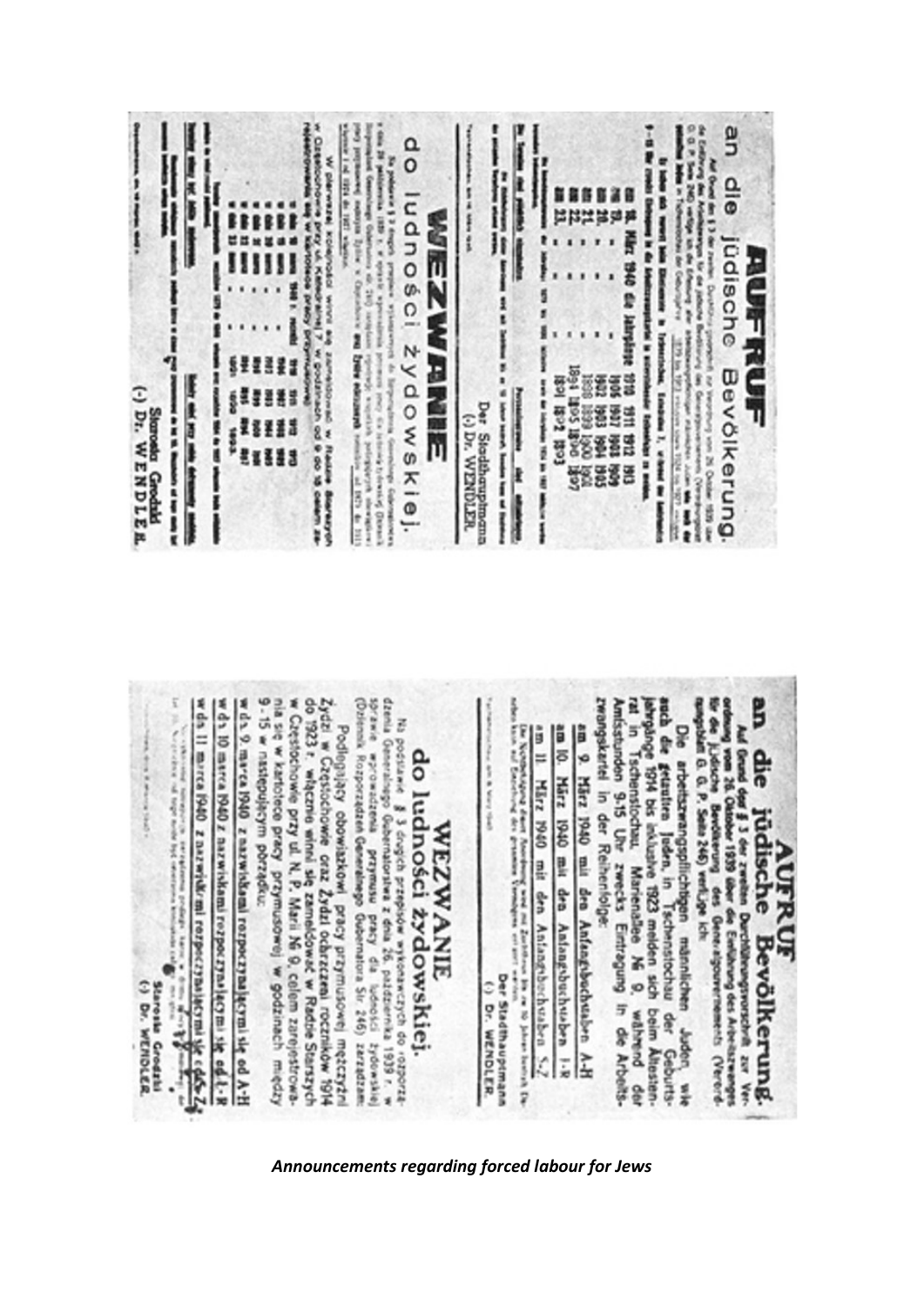[Translation of the texts (by Andrew Rajcher):]

## SUMMONS to the Jewish Population

Based on No. 3 of the second provisions made to the ordinance of the General Government of October 26, 1939 on the introduction of forced labour for the Jewish population (Journal of the General Governor's Regulations, page 246), I hereby order the registration of all Jewish men in Czestochowa, men liable for forced labour, as well as Jews baptised from 1879 to 1913 only and from 1924 to 1927 only.

In the first instance, those required to report to the Częstochowa Council of Elders, at ul. Katedralna 7, between 9 and 18, with the aim of registering in the forced labour records:

> On 18th March 1940 – those born in 1910 1911 1912 1913 On 19th March 1940 – those born in 1906 1907 1908 1909 On 20th March 1940 – those born in 1902 1903 1904 1905 On 21st March 1940 – those born in 1898 1899 1900 1901 On 22nd March 1940 – those born in 1894 1895 1896 1897 On 23rd March 1940 – those born in 1891 1892 1893

> > [The rest is too illegible]

Stadthauptmann Dr Wendler

## SUMMONS to the Jewish Population

Based on No. 3 of the second provisions made to the ordinance of the General Government of October 26, 1939 on the introduction of forced labour for the Jewish population (Journal of the General Governor's Regulations, page 246), I hereby order:

Jewish men in Częstochowa, who are subject to compulsory labour, or Jews baptized from 1914 to 1923, should report to the Council of Elders in Częstochowa, ul. N. P. Marii 9, in order to register in the record of forced labour between 9 am and 3 pm in the following order:

> On 9th March 1940 – surnames beginning A-H On 10th March 1940 – surnames beginning L-R On 11th March 1940 – surnames beginning S-Z

> > [The rest is too illegible]

Stadthauptmann Dr Wendler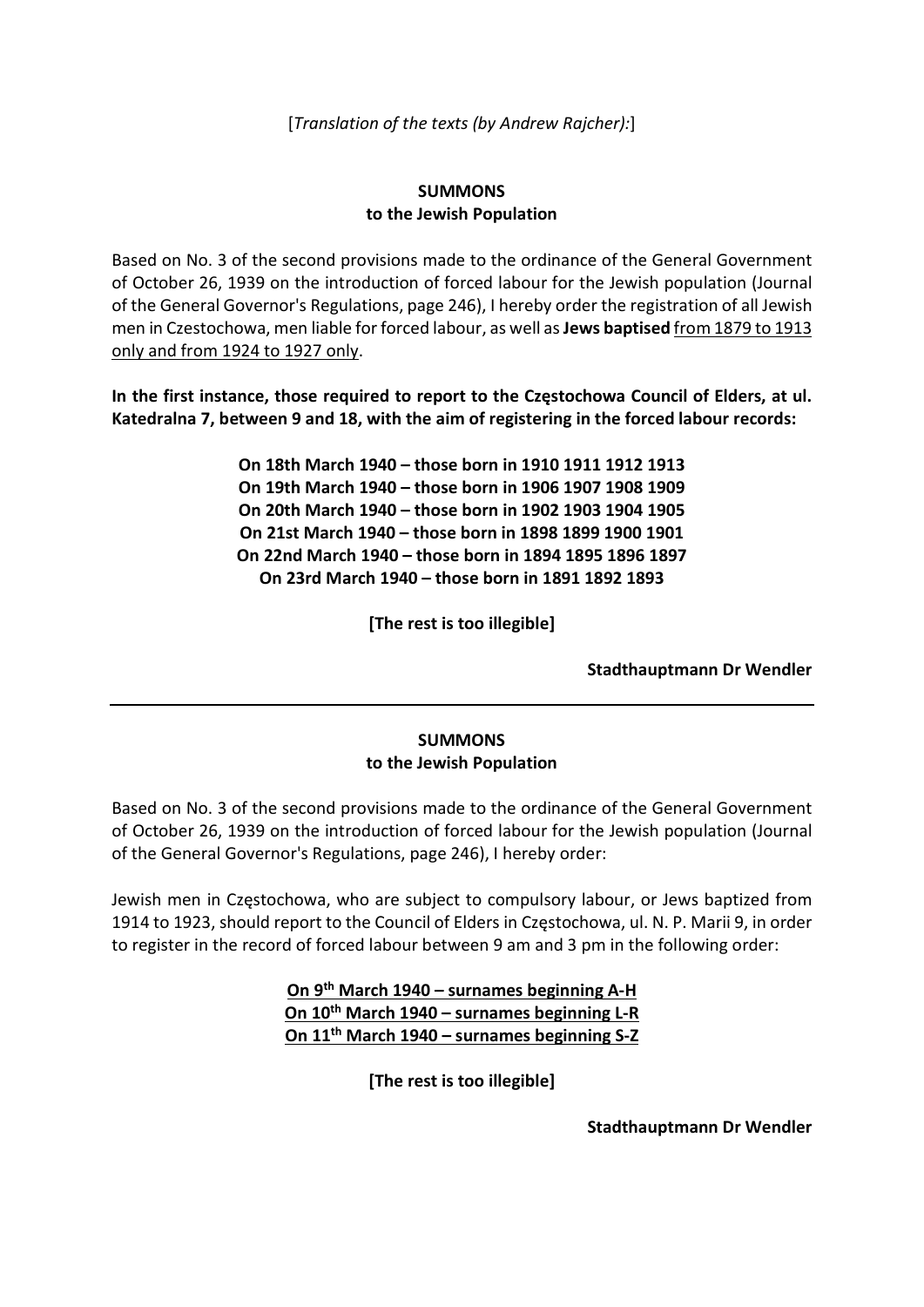There, they were all ordered to strip naked. The gendarmes searched their clothes, seizing money, watches, rings and anything of value. The nude women were thrown onto the tables, by the gendarmes, to be examined intimately. These torments continued until six o'clock in the evening. It was only then that the women, humiliated and broken in spirit and in body, were thrown out of there half dressed.

The afflicted Jews and their wives came to the *Judenrat* to complain about the gendarmes, but the Judenrat was powerless to assist them - the Judenrat had only been granted the right to do anything with its Jews, so that the orders of the authorities should be carried out quickly and accurately. But it did not have any right to intervene regarding the wrongs that the Germans perpetrated upon the Jews.

> \* \* \*

One cloudy afternoon, Gestapo officers travelled with a streetcar to ul. Garibaldiego, to a certain Jew by the name of Lenczner. Lenczner was not at home just then and the Gestapo men, first of all, ordered Mrs Lenczner to provide them with a stick. As there were no sticks in the house, the lady had to fetch one from the neighbours. In the meantime, Lenczner arrived and the Gestapo men took him and his wife into a room, from which a neighbour, through the wall, soon heard blows and screams. That was the Germans beating Lenczner over the head with the stick, which his wife had brought, and yelling, "Give us money, gold, diamonds!" The couple opened up the cupboards, took out the jewellery and all the valuables and gave them away to the bandits.

But all this was not enough for them, and they pointed their revolvers at Lenczner, ordering him to turn around to face the wall. His wife then fell at their feet, begging them to spare her husband's life - whereupon they ordered the man to strip naked and lay down on the table. Once more, they started beating him murderously and, when he was writhing with pain, they commanded the wife to hold him by the feet so that he should not throw himself about. The couple wailed and screamed horribly and their voices reached the street. But the murderers had entered into such a wild state that the more their victims wailed and screamed, the harder they beat the Jew's naked body with the stick. Lenczner's children in the kitchen wept terribly and ripped the clothes off their limbs in grief. The Jew finally lost consciousness and his wife poured water on him to revive him. [Even] when the murderers perceived that he was not moving, they still continued to beat him until his body turned black.

Before leaving, they gave his wife a few more blows and told her that, on the following day at four o'clock in the afternoon, they were to come to the Gestapo and bring their valuables with them.

Once the Gestapo bandits had gone, the neighbours set about succouring the Jew. They called in a physician, who administered injections to Lenczner and ordered him to be wrapped in moist bedsheets. After he began to regain consciousness, they began brooding on how to make it possible for him to be able to report to the Gestapo office on the following day, as the murderers had ordered before leaving.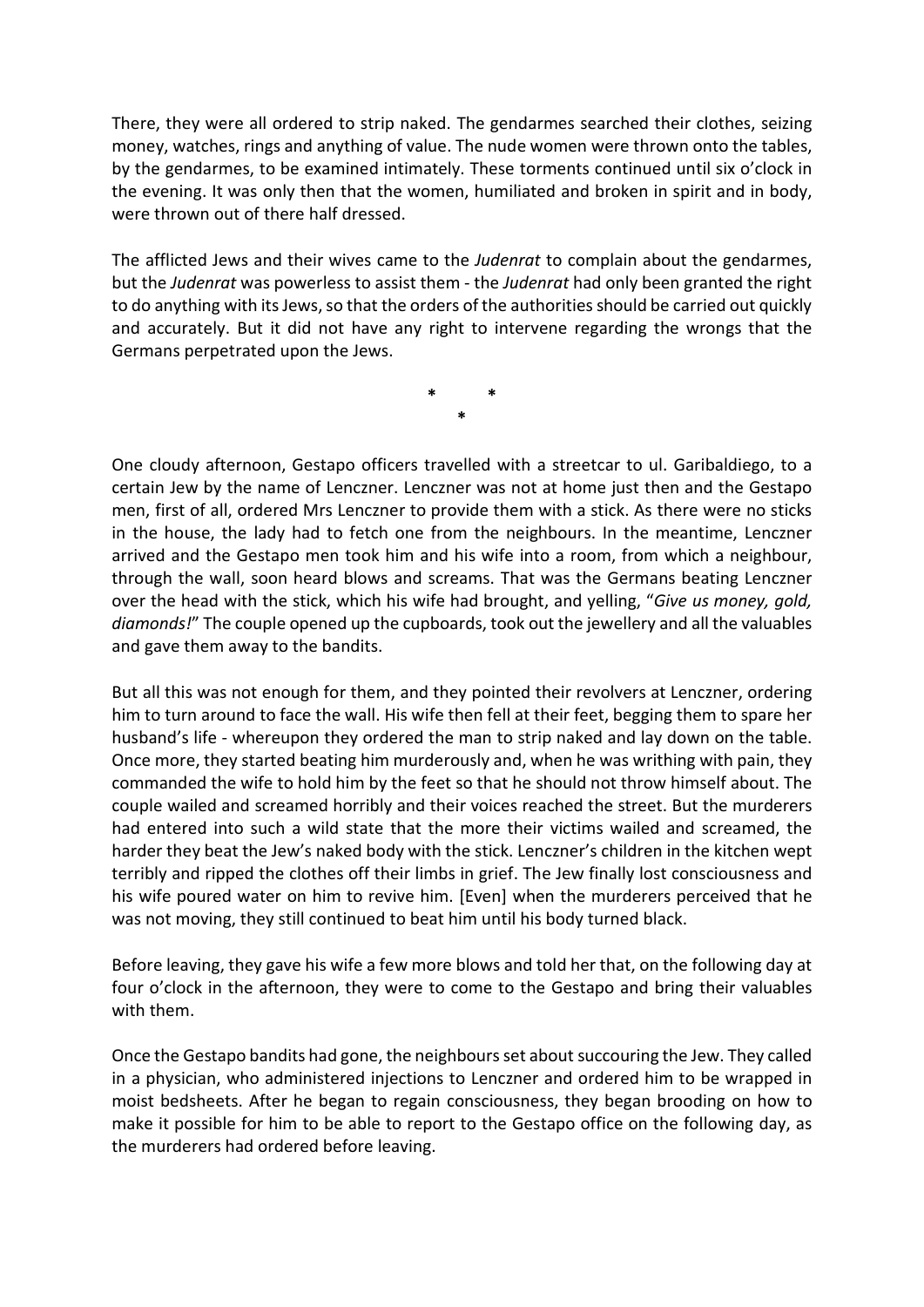Lenczner's family members went to the Judenrat and recounted what had occurred. The prezes of the Judenrat only shrugged his shoulders helplessly. What could he do against the Gestapo? They [then] approached a Jew by the name of Wajnryb, who had certain contacts inside the Gestapo and who could, for a good sum of money sometimes have a decree retracted. On this occasion, however, Wajnryb, too, just shook his head - he did not know whether he would be able to speak with the same Gestapo men, who had been in Lenczner's house, but he would endeavour to do something, if it was only possible.

On the following day, when the appointed hour was nearing, with great effort, the seriously ill Lenczner got out of bed. His wife and children dressed him, took him downstairs and stood him up in the dorożka<sup>3</sup> - he was unable to sit down. His daughter held him up to prevent him from falling and, in this manner, they drove off to the Gestapo office, taking the family jewels and money with them.

Lenczner, with his injured body, barely made it up to the second storey of the Gestapo building. He was led into a room, where the two characters, who had beaten him the previous day, were sitting. One of them asked him, "Have you already dragged the gold out of the holes? And who is she?", pointing at Lenczner's companion. "This is my father," replied the daughter. "He cannot walk on his own. I helped him get here."

They set out the valuables. The two murderers carefully examined everything, taking the items of gold, diamond rings and the money. The silver candlesticks and the *menorah*, on the other hand, they returned. One of the two men wrote a note, which he lay on the table and said, "Sign this!" Lenczner signed it immediately, without reading what was written in the note. The note was read out loud and it said that, during a raid in the Jew Lenczner's house, a sum of one thousand złoty had been found, which was being confiscated for the German Reich, according to the "law" that a Jew was not allowed to possess more than two hundred złoty in cash.

With that note Lenczner went home, happy that it had ended "well", and he lay in bed for a month, until the wounds on his body had healed.

> \* \* \*

The leader of the Gestapo was named [Friedrich-Wilhelm] Krüger<sup>4</sup>. Jews endured great torments from him. Immediately, upon the first day of his appearance, he commanded that the Jewish inhabitants should clean the houses and streets, under the supervision of the still functioning Polish concierges. Every morning, he personally inspected the Jews at their work and was watchful that the concierges should take good heed of how the Jews were working. Every day, he found new ways of tormenting and belittle the Jewish inhabitants. On one occasion, for instance, he ordered them to heave stones from one place to another and then back again. Another time, he would seek out a similar "job" and, in this manner, he invented new pieces of sadism each time. Jewish women were forced to clean out the common toilets in the houses, the stairways and other filthy places.

<sup>&</sup>lt;sup>3</sup> [TN: Aka "droshky" in English; flat-bedded horse-drawn cart.]

<sup>4</sup> [TN: SS and Police Leader (SS- und Polizeiführer) of the Generalgouvernement between 1939-1943.]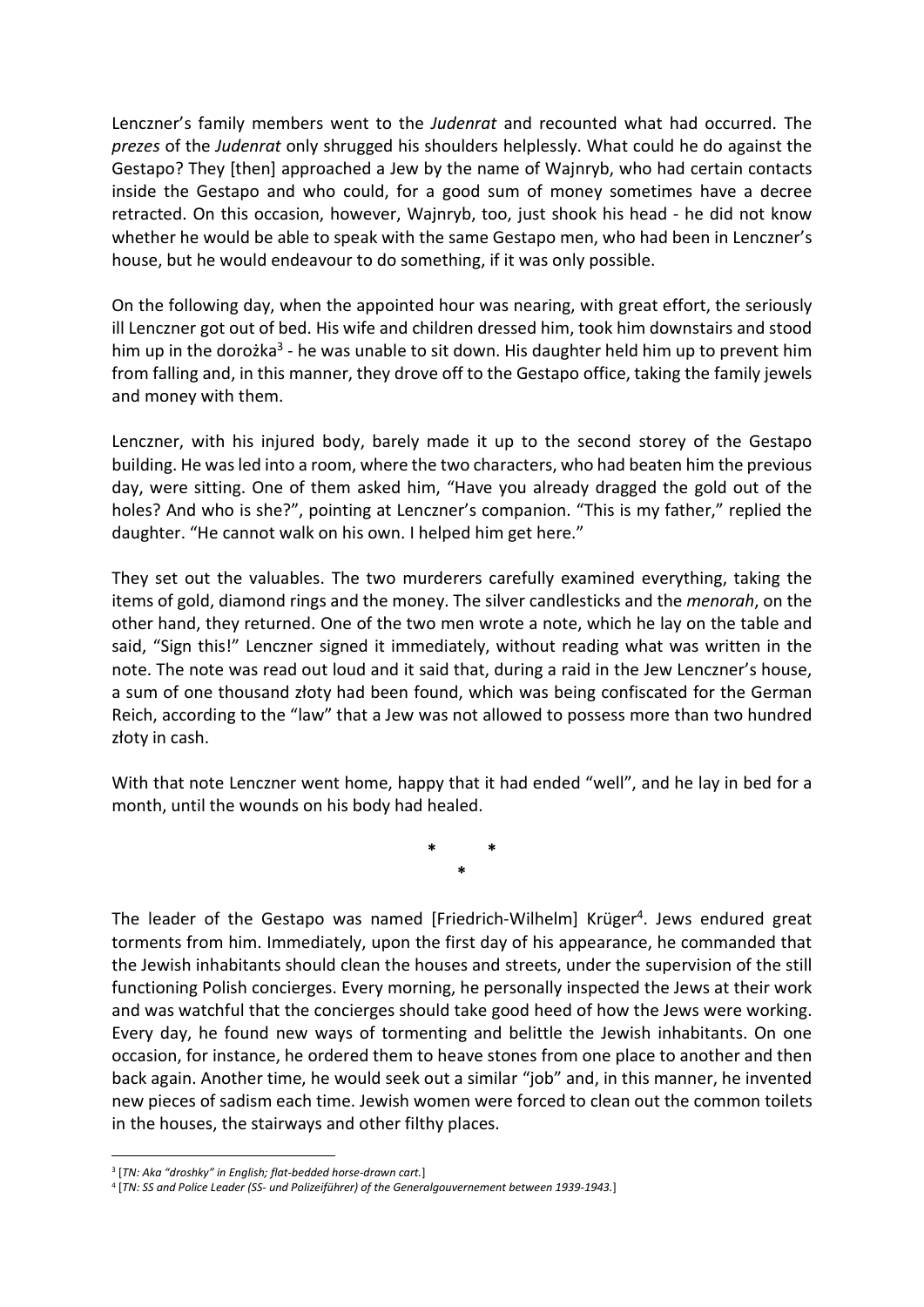In the Jewish buildings, he ordered that the concierges - who were all Poles - should move into the owners' quarters, and the owners into the flats of their concierges. Furthermore, in the Christian buildings, he would order a Jewish tenant to give up his dwelling to the concierge and to move into the latter's flat. Jews were also forced to sweep and clean his own private residence, as well as the whole building. where his quarters were located. He always went about with a *Spitzrute* made of twisted wire and lead and beat every Jewish passer-by – [even] women and children.

He would also help Volksdeutschen, who were appointed administrators in the Jewish buildings, collecting the rent from the Jewish tenants. He and the Volksdeutsch would enter a building and order all the Jews to report to them, then and there. When the Jews went down to the courtyard, the Gestapo man lined them up in a row, spearing each one with his venomous gaze and began beating everyone without distinction - men, women and children - until they were drenched in blood. After that, he gave them work - to heave stones from one place to another under the supervision of the Polish concierge.

After two hours, when the Jews were already exhausted from the work, he once more lined them up in a row, again beat them over the head, and addressed them with these words, "You dogs! You are to immediately lay out here the money that you owe until today and also for a month in advance. And from now on, you are to give the money, in advance, to this German gentleman", pointing to the Volksdeutsch.

Needless to say, the money immediately lay in the administrator's pocket. Others paid for the tenants who had no money for the payment, in order to be rid of these people as soon as possible.

Shortly afterwards, we read in the German newspapers that that same Krüger had been appointed chief of the Gestapo of the entire Generalgouvernement. It was only then that we suddenly realised what a "great man" we had had here.

> \* \* \*

The leading positions in the Gestapo were held by Germans and some Volksdeutsch. Poles were employed as undercover agents.

There was one individual, who before the War had been a Polish constable, under German occupation, he became a "Volksdeutsch". He was named Szabelski. He knew the people of our city well. From the very outset, he applied himself to Jews. He was the leader at all raids. He spoke only German and beat Jews murderously. His greatest pleasure was seeing Jewish blood. He did not leave a Jewish house, before making someone there a cripple.

> \* \* \*